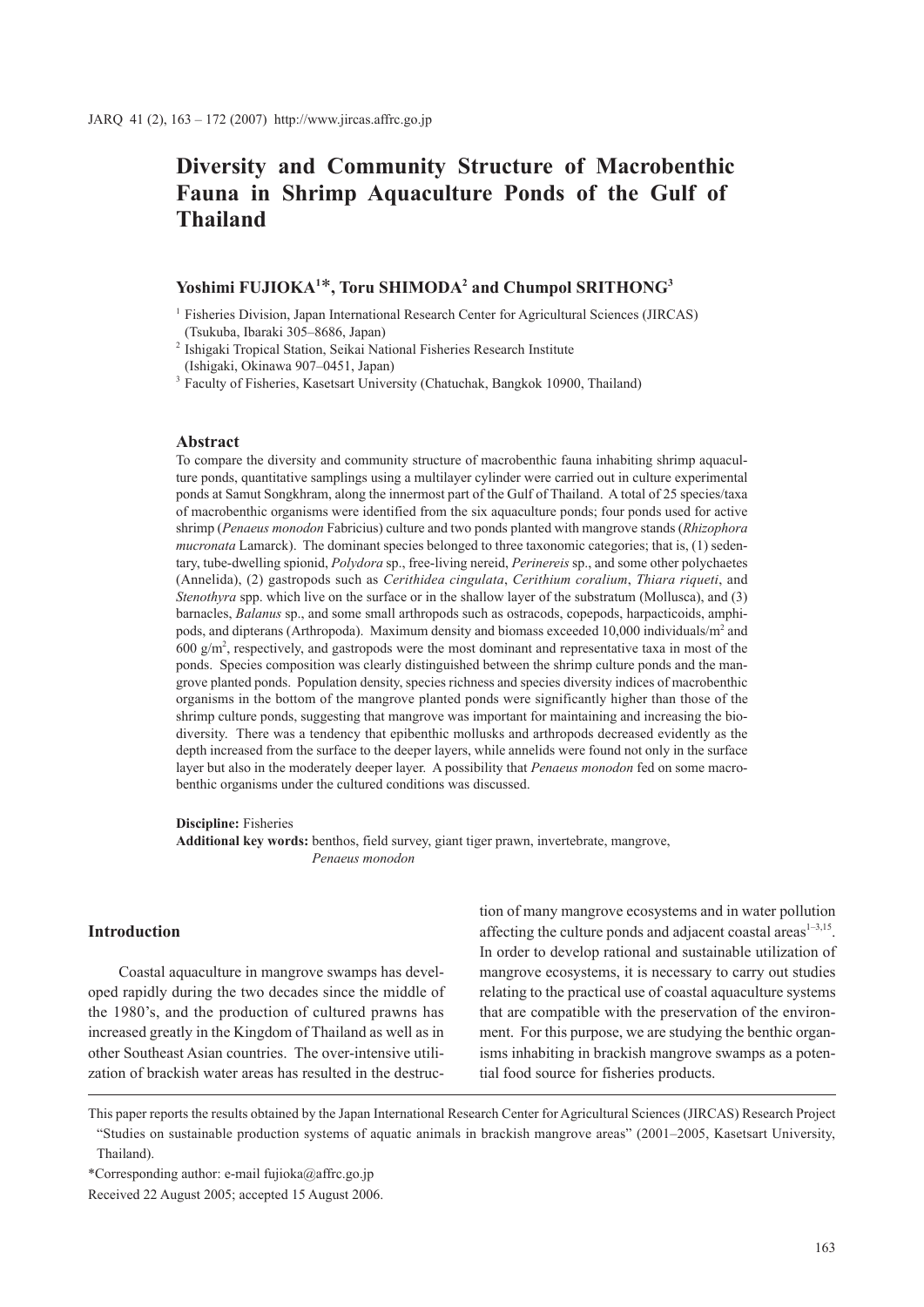Y. Fujioka, T. Shimoda & C. Srithong

A lot of pieces of research have been conducted concerning the macrobenthic fauna in mangrove ecosystems<sup>1,7,8,10,12</sup>. However, research concerning the benthic fauna inhabiting aquaculture ponds has rarely attracted attention except for commercial species, nevertheless benthic organisms play important roles in the maintenance of conditions for aquaculture<sup>2,9,13,19</sup> and adjacent coastal ecosystems<sup>1,4,5,7,8,10–12</sup>. Adequate knowledge of trophic interactions among food webs within the aquaculture ponds, rates of detrital decomposition by benthos, estimates of secondary production including commercial species such as prawns and fishes is still lacking, despite the fact that such knowledge is necessary to properly assess the energetic role of benthos in aquaculture ecosystems.

Considering the environment of artificial and/or semi-artificial aquaculture ecosystems to maintain sustainable production, it is of principal importance to understand and describe the species richness, abundance of each species and community structure of macrobenthic fauna inhabiting aquaculture farms. As the first step for this study, we detail here the initial results on the biodiversity and community structure of macrobenthic fauna inhabiting aquaculture farms by quantitative sampling in the Samut Songkhram shrimp culture ponds.

### **Materials and methods**

To compare the diversity and community structure of the macrobenthic fauna inhabiting the shrimp aquaculture ponds, quantitative field investigations were carried out on February 9–12, 2004. This period was the middle of the dry season in Thailand. Samplings were performed in six experimental ponds of the Samut Songkhram Fisheries Research Station (13°26.3′N, 100°03.5′E), Faculty of Fisheries, Kasetsart University. Samut Songkhram Province is situated along the innermost part of the Gulf of Thailand, and the station is located at about 90 km westward from Bangkok and about 3 km onshore from the coastal area. In this area, most of the original mangrove forests had been reformed and converted to shrimp ponds, and the replanted mangrove forests are developed on the seaward mudflat<sup>11</sup>.

The experimental ponds were 40 m  $\times$  20 m in the upper level and 35 m  $\times$  15 m in the lower level with a depth of about 1.5 m (Fig. 1). Giant tiger prawns (*Penaeus monodon* Fabricius) were cultured in four ponds (Ponds 1–4) during about five months before this survey, and about 400 mangrove stands (*Rhizophora mucronata* Lamarck) were planted in the two other ponds (Ponds 5– 6) in July, 2002. Shrimps were not cultured in the mangrove planted ponds (Ponds 5–6), but the ponds were used to purify the waste water of shrimp culture ponds for prior



**Fig. 1. Diagram showing sampling points in the Samut Songkhram experimental ponds**  Cylindrical markers indicate the sampling positions.

experiments<sup>6</sup>. The shrimp culture ponds were filled with water to a depth of 100 cm. In the mangrove ponds, the water was repeatedly allowed to dry up and then once a week re-submerged up to about 50 cm in depth. Thereby, the environment of the shrimp culture ponds (Ponds 1–4) might be similar to that of the so-called "intensive culture system $14,18$  (high-density shrimp culture system with artificial feed)", while the environment of the mangrove planted ponds (Ponds 5–6) are partly comparable to that of the so-called "extensive culture system $14$  (low-density shrimp culture system with natural feed)" or natural mangrove swamps.

Sampling positions in the ponds are shown in Fig. 1. For quantitative sampling of macrobenthic organisms in each pond, replicate samples from three parts of the bottom (northern, central and southern part of every pond) and at two locations on the slope (*ca.* 50 cm height from the bottom) of each pond were collected. Soils and sediments were collected from the surface to the depth of 15 cm with three layers each of 5 cm; that is, 0–5 cm, 5–10 cm, and 10–15 cm, using a multilayer PVC cylinder with an inner diameter of 8 inches (20.4 cm) and cross-sectional area of *ca*. 327 cm<sup>2</sup>.

Collected soils and sediments were preserved with 10% neutralized formalin solution and sieved using a 500 µm mesh sieve. Macrobenthic specimens were identified to the possible lowest taxonomic category. The total weight of each species was measured using an electric balance after being picked out from the residue under a dissecting stereo microscope.

Population density and biomass were calculated as the number of individuals  $(n/m^2)$  and the wet weight (g)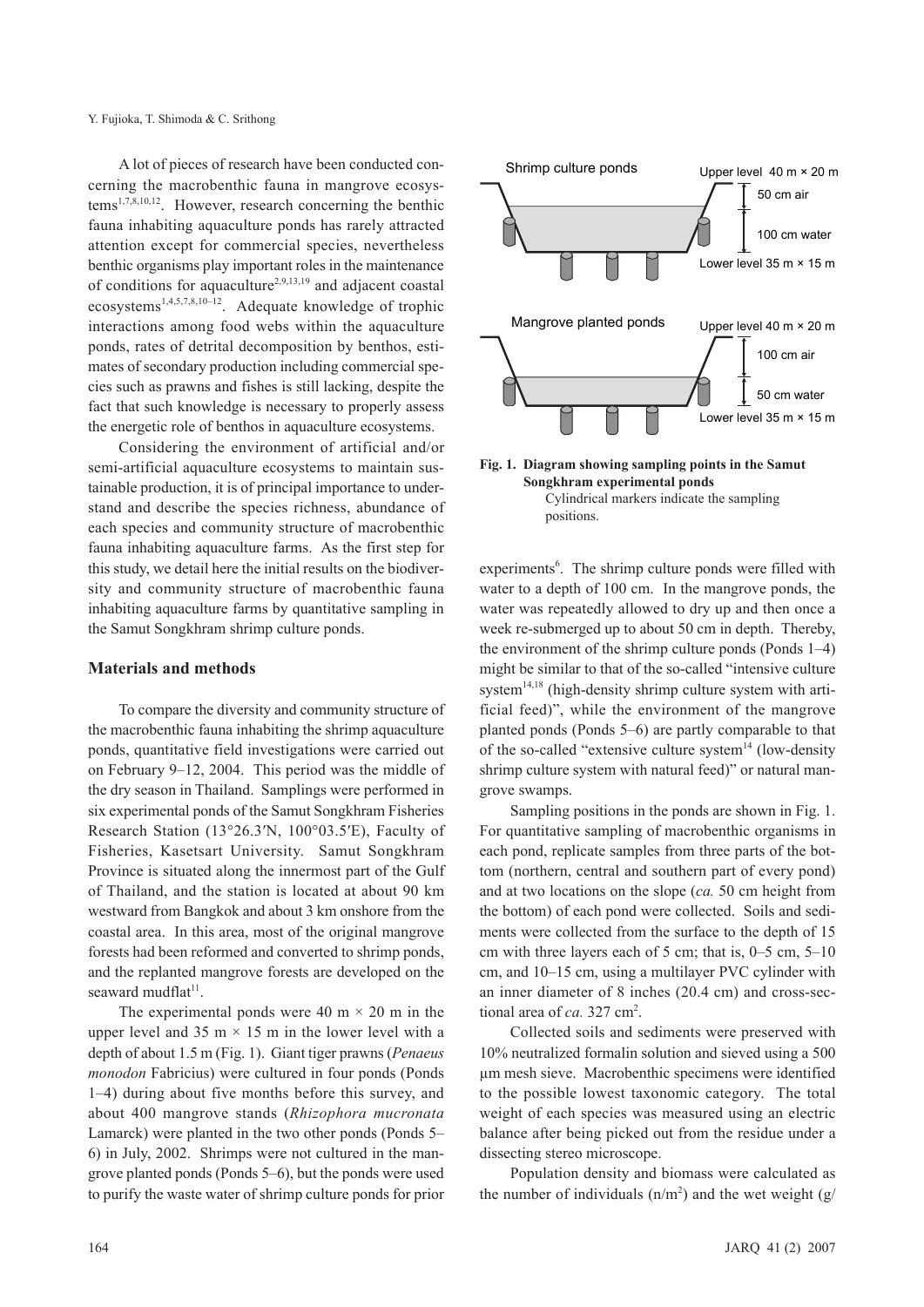m<sup>2</sup>) per square meter, respectively, for each species/taxon. Species richness (number of species) and species diversity index were calculated for every pond. Species diversity was calculated using the Shannon-Weaver Index  $H' =$  $-\sum(n/N)\log(n/N)$ , which uses logarithmic base 2, where 'n' is the number of individuals for each species, and 'N' is the total number of individuals. Similarity of species composition was calculated using the Jaccard Index CC (coefficient of community) =  $c/(a + b - c)$ , where 'a' and 'b' are the number of species in each sample, and 'c' is the common number of species. Cluster analysis based on similarity of species composition was calculated by the unweighted pair-group method using arithmetic average (UPGMA) by means of the application software "Statistica (Statsoft Inc.)". The results were expressed as a dendrogram among all samples.

The identification of the species of the phylum

Annelida was based on comments by E. Nishi (personal communication). The taxonomic study on the species of the phylum Mollusca has been described in detail in another publication (Fujioka & Kurozumi, in preparation).

# **Results**

A total of 25 species/taxa of macrobenthic organisms (including nematodes) were identified from the shrimp aquaculture ponds (Ponds 1–4) and the mangrove planted ponds (Ponds 5–6) as shown in Table 1. A total of 6–12 species were recorded in the shrimp culture ponds, while 17–19 species were found in the mangrove planted ponds. They consisted of four major taxa; that is, the phyla Nematoda, Annelida, Mollusca, and Arthropoda. All species of annelids belonged to the class Polychaetes and all

|  | Table 1. Faunal list of macrobenthic organisms collected from Samut Songkhram shrimp aquaculture ponds |  |  |  |
|--|--------------------------------------------------------------------------------------------------------|--|--|--|
|  |                                                                                                        |  |  |  |
|  |                                                                                                        |  |  |  |

|                        | Pond 1<br>Aquaculture | Pond <sub>2</sub><br>Aquaculture | Pond 3<br>Aquaculture | Pond 4<br>Aquaculture | Pond 5<br>Mangrove | Pond 6<br>Mangrove |
|------------------------|-----------------------|----------------------------------|-----------------------|-----------------------|--------------------|--------------------|
| Nematoda               | $\circ$               | $\bigcirc$                       | $\circ$               | $\circ$               | $\circ$            | $\bigcirc$         |
| Annelida               |                       |                                  |                       |                       |                    |                    |
| Polydora sp.           | O                     | $\circ$                          | $\circ$               | $\circ$               | $\circ$            | O                  |
| Perinereis sp.         | Ω                     |                                  | $\circ$               | $\circ$               | $\circ$            | $\circ$            |
| Sigambra phuketensis   | $\circ$               |                                  |                       |                       | $\circ$            | $\circ$            |
| Mediomastus sp.        |                       |                                  |                       |                       |                    | $\circ$            |
| Laonome sp.            |                       |                                  |                       |                       | Ο                  |                    |
| Capitellidae           |                       |                                  | $\circ$               | $\circ$               | O                  |                    |
| Mollusca               |                       |                                  |                       |                       |                    |                    |
| Cerithium coralium     | O                     |                                  |                       | $\circ$               | O                  | $\bigcirc$         |
| Thiara riqueti         | $\bigcirc$            |                                  | $\circ$               |                       | O                  | ∩                  |
| Melanoides tuberculata | $\circ$               |                                  | $\circ$               |                       |                    |                    |
| Cerithidea cingulata   | $\circ$               | $\bigcirc$                       | $\circ$               | $\bigcirc$            | O                  | $\circ$            |
| Rissoina sp.           | $\circ$               |                                  |                       |                       | O                  |                    |
| Assiminea brevicula    | $\circ$               |                                  |                       | O                     | O                  | $\circ$            |
| Stenothyra ovalis      | $\circ$               | $\circ$                          | $\circ$               | $\circ$               | $\circ$            | $\circ$            |
| Stenothyra glabrata    |                       |                                  |                       |                       | $\circ$            | $\circ$            |
| Stenothyra sp.         |                       |                                  |                       |                       |                    | $\circ$            |
| Mactra cuneata         |                       |                                  |                       |                       |                    | $\circ$            |
| Arthropoda             |                       |                                  |                       |                       |                    |                    |
| Ostracoda              |                       |                                  |                       |                       | $\circ$            | $\bigcirc$         |
| Copepoda               |                       |                                  |                       |                       | O                  |                    |
| Harpacticoida          |                       | O                                |                       | O                     | $\circ$            | Ο                  |
| Balanus sp.            | $\circ$               | $\bigcirc$                       | $\circ$               | $\bigcirc$            | O                  | $\bigcirc$         |
| Amphipoda              |                       |                                  | $\circ$               |                       |                    |                    |
| Isopoda                |                       |                                  |                       |                       | $\circ$            |                    |
| Tanaidacea             |                       |                                  |                       | $\circ$               |                    |                    |
| Chironomus sp.         |                       |                                  |                       |                       | $\circ$            | ∩                  |
|                        | 12                    | 6                                | 10                    | 11                    | 19                 | 17                 |

Replicate samples were collected quantitatively five times using a multilayer PVC cylinder with 8 inch inner diameter.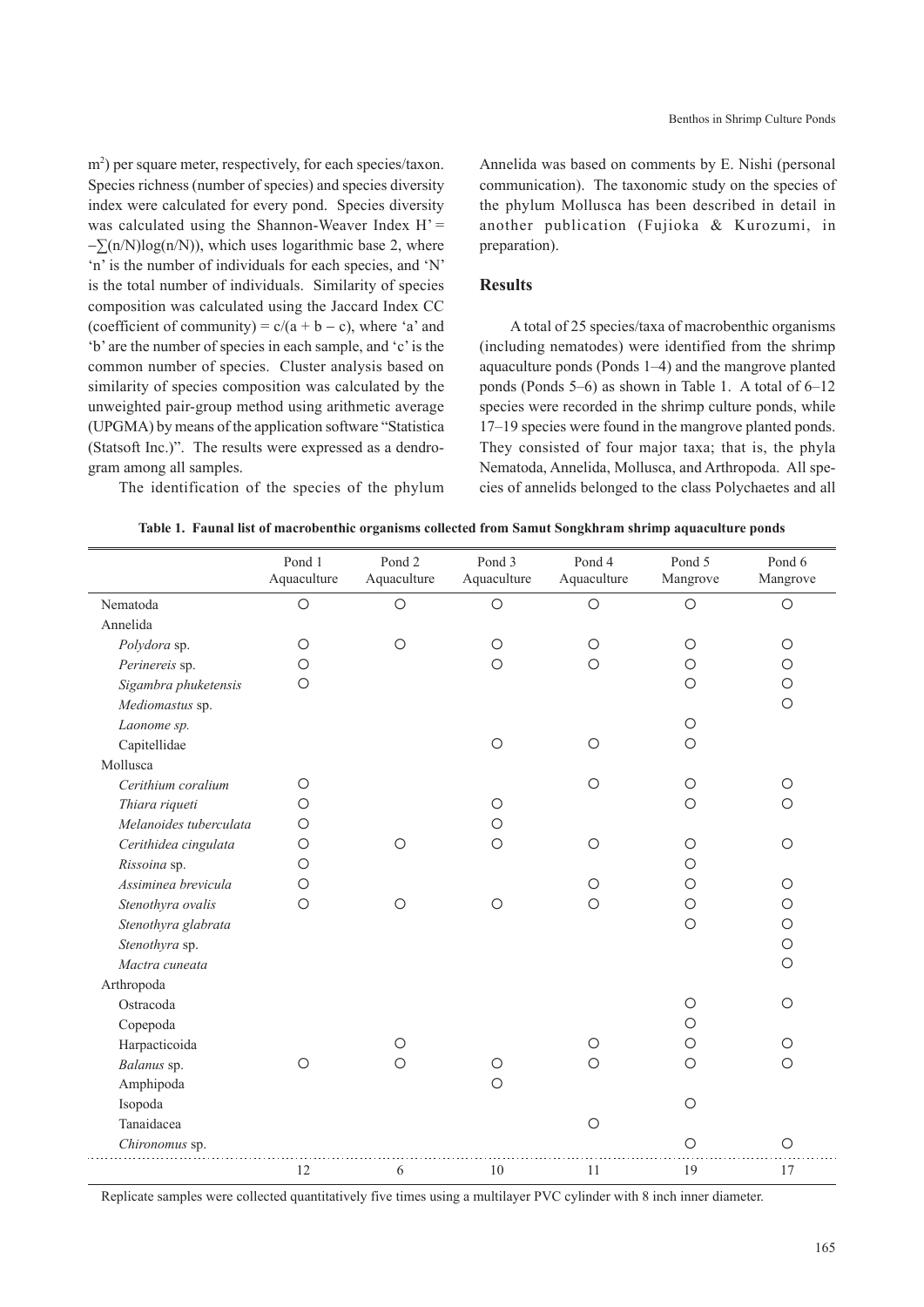species of mollusks except for *Mactra cuneata* (Gmelin) belonged to the class Gastropoda.

Representative species/taxa observed in all the ponds from Pond 1 to Pond 6 were *Polydra* sp. (spionid polychaeta), *Cerithidea* (*Cerithideopsilla*) *cingulata* (Gmelin) (gastropod snail), *Stenothyra ovalis* Brandt (ditto), and *Balanus* sp. (barnacle), in addition to some unidentified nematodes. *Perinereis* sp. (nereid polychaeta), *Thiara* (*Sermyla*) *riqueti* (Grateloup) (gastropod snail), *Cerithium coralium* Kiener (ditto), and *Assiminea brevicula* (Pfeiffer) (ditto) were also common species as well as harpacticoids observed from four or five out of the six ponds. Only a few meiobenthic Nematoda and Ostracoda remained in the residue as most of the specimens passed through the 500 µm mesh sieve.

Thus, the dominant macrobenthic organisms living in the Samut Songkhram aquaculture ponds were classified into the following three categories; that is, (1) sedentary, tube-dwelling spionid, *Polydora* sp., free-living nereid, *Perinereis* sp., and some other polychaetes (Annelida), (2) gastropods such as *Cerithidea cingulata*, *Cerithium coralium*, *Thiara riqueti*, and *Stenothyra* spp.



**Fig. 2. Population density (upper), biomass (middle) and species richness (lower) of the macrobenthic organisms in the Samut Songkhram experimental ponds** 

Data of the bottom (left) and slope (right) are separately shown. Ponds 1–4 were the shrimp culture ponds, and Ponds 5–6 were the mangrove planted ponds.

Population density (n/m2)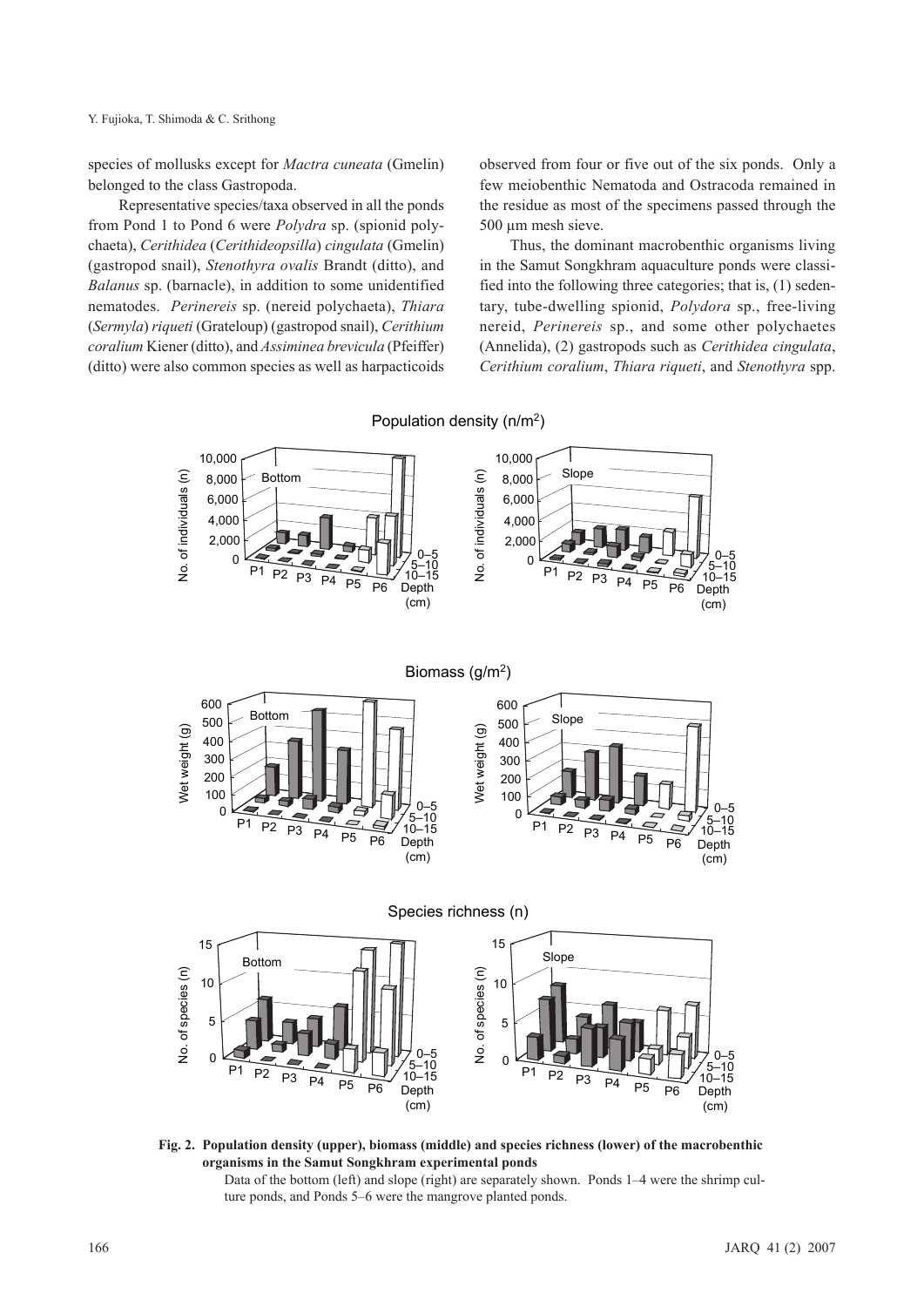which live on the surface or in the shallow layer of substratum (Mollusca), and (3) barnacles, *Balanus* sp., and some small arthropods such as ostracods, copepods, harpacticoids, amphipods, and dipterans (Arthropoda).

Population density (number of individuals), biomass (wet weight), and species richness (number of species/ taxa) of macrobenthic organisms are compared in Fig. 2, in which the data for the bottom (left figure) and the slope (right figure) of ponds are shown separately. Population density and species richness exhibited a significant difference for the bottom between the shrimp culture ponds and the mangrove planted ponds (t-test:  $t = 2.446$  p < 0.05 and  $t = 11.314$  p < 0.01, respectively). On the slope of the ponds, however, population density, biomass and species richness were not significantly different between the shrimp culture ponds and the mangrove planted ponds (ttest:  $t = 1.538$  p > 0.05,  $t = 0.320$  p > 0.05 and  $t = 0.00$  p > 0.05, respectively).

The population density and the biomass were very high for the bottom of the mangrove planted ponds in which the maximum density and biomass exceeded 10,000 individuals/ $m^2$  and 600 g/m<sup>2</sup>, respectively, including a lot of juveniles. They were highest in the surface layer of 0–5 cm and decreased largely as the depth increased from 5– 10 cm to 10–15 cm. There were only a small number of macrobenthic organisms in the deepest layer (10–15 cm).

Taxonomic composition based on population density (number of individuals) and biomass (wet weight) of the three major categories of macrobenthos, Annelida, Mollusca and Arthropoda, found in experimental ponds are compared in Fig. 3. In the layer near the surface, 0–5 cm deep, mollusks were the most dominant of all taxa and comprised 28.6–84.1% of the total number of individuals and 81.7–98.9% of the wet weight of all macrobenthic organisms. The composition of taxa was sometimes changed due to the great abundance of a few dominant species such as barnacles, *Balanus* sp., in Pond 2, and gastropod, *Stenothyra* spp., in Pond 6. Arthropods including barnacles, crustaceans and insects ranked second, comprising 13.2–71.0% of the total number of individuals but only 0.98–18.2% of the wet weight of all macrobenthic organisms. Annelids (polychaete worms) ranked third comprising about 0.36–11.7% of the total number of individuals and only 0.04–0.52% of the wet weight of all macrobenthic organisms. Nematodes occurred in small numbers and biomass. When compared by wet weight, some gastropods and barnacles resulted in higher rates than by the number of individuals because of their heavy calcareous shells. On the other hand, comparison by wet weight for annelids resulted in lower rates though they dominated numerically because they are small and light.

Population density (n/m<sup>2</sup>) Biomass  $(g/m<sup>2</sup>)$ 0 1,000 2,000 3,000 4,000 0 1,000 2,000 3,000 4,000 0 100 200 300 400 500 0 100 200 300 400 500  $0 - 5$  $0 - 5$ 0–5 0–5 5–10 5–10 5–10 5–10 Pond 1  $\begin{array}{|c|c|c|c|c|c|c|c|c|} \hline 1 & 1 & 1 & 1 & 1 \ \hline 1 & 1 & 1 & 1 & 1 \ \hline \end{array}$  Pond 2 Pond 1 |  $10^{-15}$  | | | | | | Pond 2 10–15 10–15 10–15 10–15 Depth of sediment (cm) Depth of sediment (cm) Depth of sediment (cm) 0 1,000 2,000 3,000 4,000 Depth of sediment (cm) 0 100 200 300 400 500 0 1,000 2,000 3,000 4,000 0 100 200 300 400 500  $0 - 5$  $0 - 5$  $0 - 5$  $0 - 5$ 5–10 5–10 5–10  $5 - 10$ Pond 3  $\begin{array}{ccc} 1 & 1 & 1 \end{array}$  Pond 4 Pond 3 Pond 4 10–15 10–15 10–15 10–15 0 1,000 2,000 3,000 4,000 0 100 200 300 400 500 0 100 200 300 400 500 0 2,000 4,000 6,000 8,000 0–5 0–5  $0 - 5$ 0–5 5–10 5–10 5–10 5–10 Pond 5  $\bigcup_{12,45}$  Pond 6 Pond 5  $\bigcup_{10,15}$   $\bigcap$   $\bigcap$  Pond 6  $10 - 15$ 10–15 10–15 10–15 Annelida Annelida Mollusca Mollusca ■ Arthropoda ■ Arthropoda

**Fig. 3. Population density (left) and biomass (right) of three major taxonomic categories of macrobenthos, Annelida, Mollusca and Arthropoda, found in the Samut Songkhram experimental ponds**

There was a clear tendency that mollusks and arthro-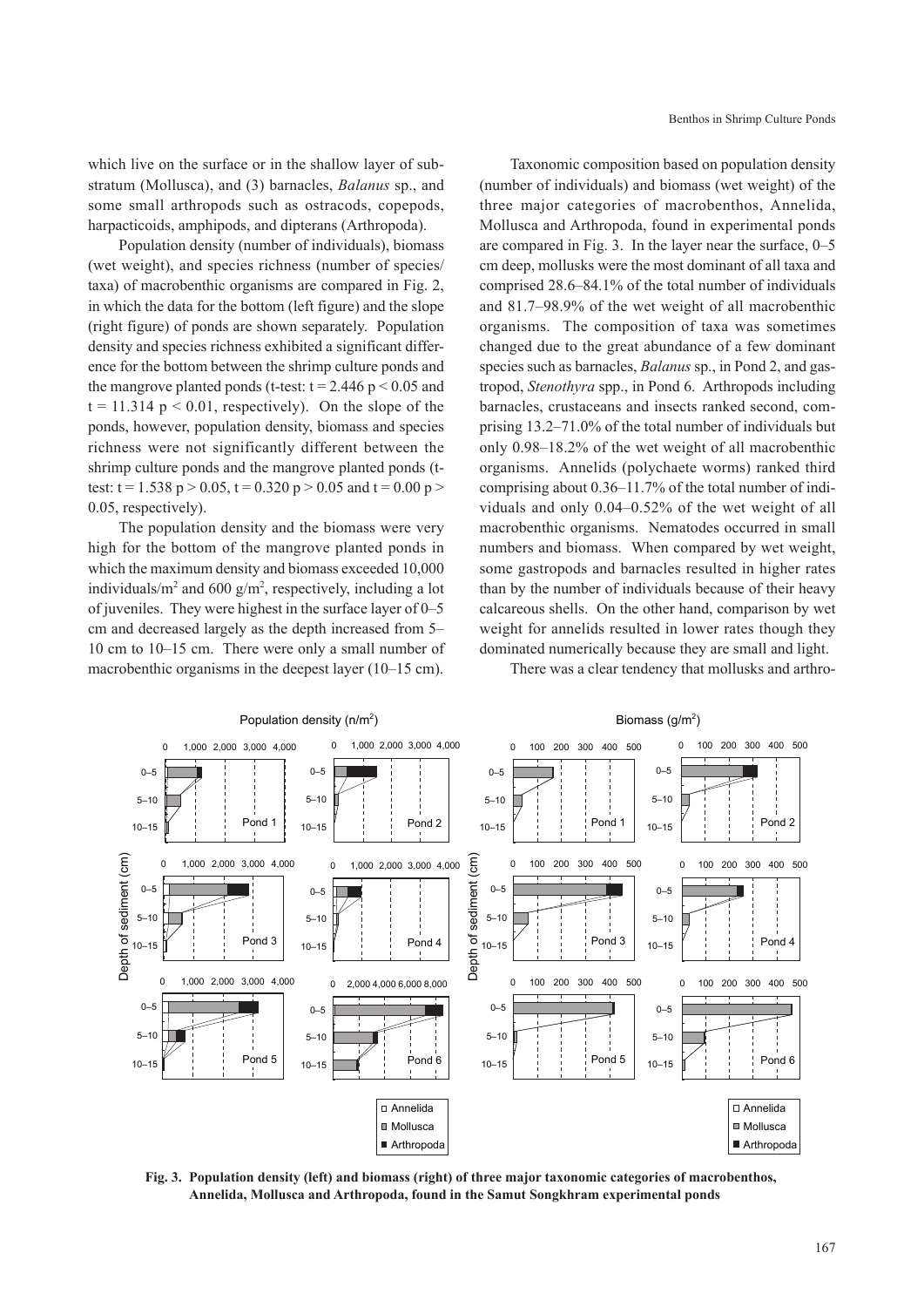pods decreased as the depth increased from the surface layer (0–5 cm) to deeper layers (5–10 cm and 10–15 cm). On the other hand, annelids were found not only in the surface layer (0–5 cm) but also in the moderately deeper layer (5–10 cm).

Species diversity indices based on population density (H'n) and biomass (H'w) of macrobenthic organisms in the experimental ponds are compared in Fig. 4. Species diversity indices of the surface layer ranged from 0.83–1.80 and 0.13–1.03 in the bottom and 0.68–2.29 and 0.28–1.52 in the slope of the ponds, respectively. Species diversity indices of the bottom of the ponds of the mangrove planted ponds (Ponds 5–6) were significantly higher than those of the shrimp culture ponds (Ponds 1–4) (t-test: H'n t = 2.991 p < 0.01, H'w t = 2.508 p < 0.05). The difference was clearer in the deepest layer (10–15 cm) because there were few organisms in this layer of the shrimp culture ponds. Species diversity in the bottom decreased as the depth increased from the surface layer (0–5 cm) to the deepest layer (10–15 cm). Whereas, species diversity of the slopes was not different between the mangrove planted ponds and the shrimp culture ponds.

Population densities of eight dominant species found in experimental ponds are separately shown in Fig. 5. *Cerithidea cingulata* was the most dominant and representative species of all macrobenthic organisms, and reached more than  $2,000$  individuals/m<sup>2</sup>, in which a considerable number of small juvenile snails just after settlement were included. Although the population densities of *Cerithium coralium* and *Thiara riqueti* were not numerically large, they were frequently found in four out of the six ponds. *Stenothyra ovalis* exhibited a highly aggregated distribution pattern, and the mean population density reached more than  $10,000$  individuals/ $m<sup>2</sup>$  in Pond 6. *Polydora* sp. inhabited all ponds, and the population density was about  $100-300$  individuals/ $m<sup>2</sup>$  in Ponds 3-6. *Perinereis* sp. was also found frequently in four out of the six ponds, especially in the mangrove planted ponds. Because the barnacle *Balanus* sp. attached to hard substratum, they were found in the various environments such as on marking poles, water hoses and pipes, paddle wheels, mangrove roots, and on the surface of shells.

For comparing the community structure of macrobenthic organisms in the experimental ponds, a cluster

### Diversity index based on number (H'n)







**Fig. 4. Species diversity indices (Shannon-Weaver diversity index) of macrobenthic fauna in the Samut Songkhram experimental ponds**  Indices were calculated based on the population density (upper) and biomass (lower).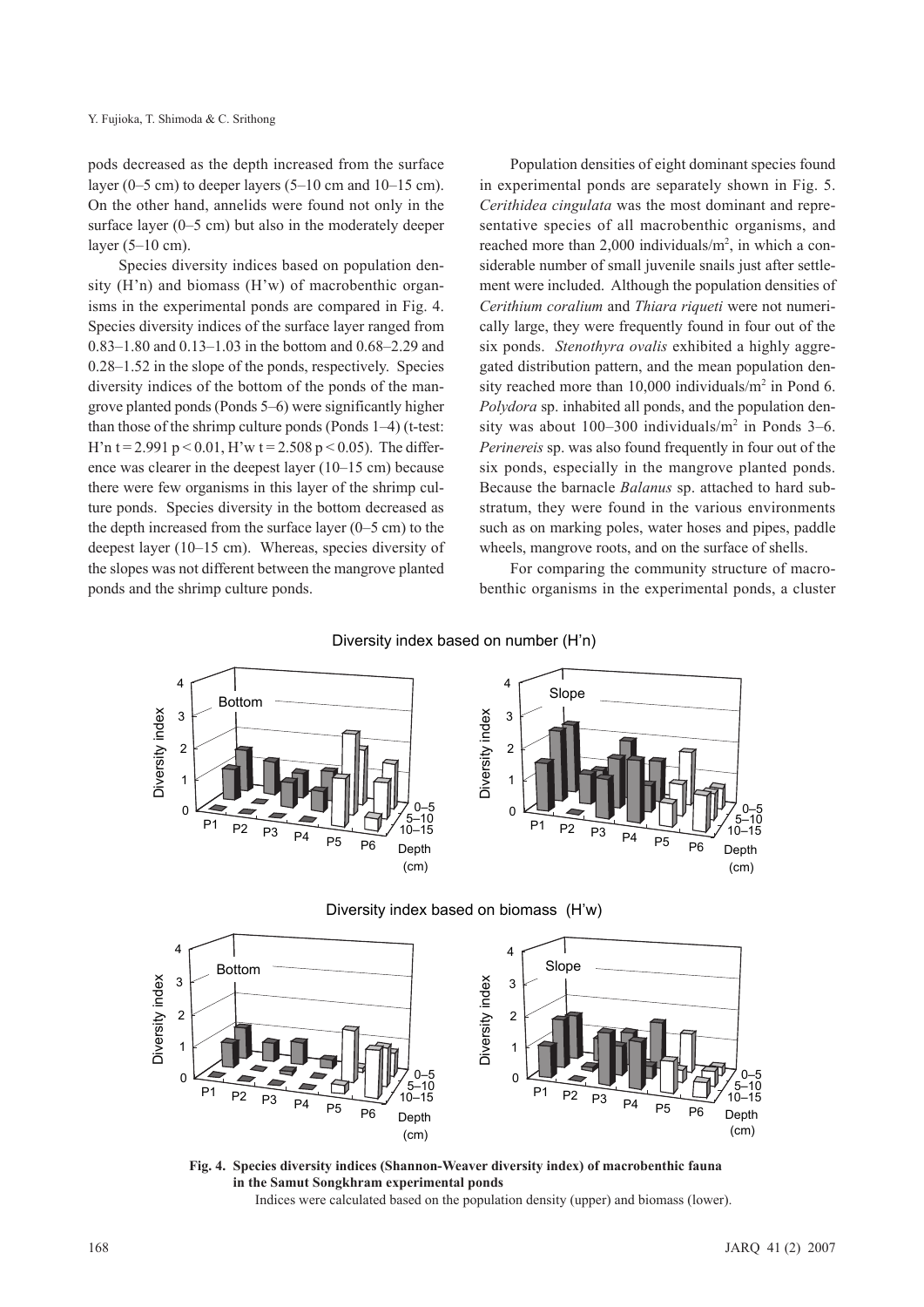analysis based on similarity of species composition was conducted (Fig. 6). The dendrogram showed three major groups. The data of surface  $(0-5 \text{ cm})$  and middle  $(5-10 \text{ cm})$ cm) layers of the shrimp culture ponds (Ponds 1–4) constructed one group which was concentrated to the uppermost side of the dendrogram. Whereas, the data of surface  $(0-5 \text{ cm})$  and middle  $(5-10 \text{ cm})$  layers of the mangrove planted ponds (Ponds 5–6) constructed another group which was concentrated to the lower half side of the dendrogram. Thus the species composition was clearly separated between the shrimp culture ponds and the mangrove planted ponds with a few exceptions (*ex.* P5\_S\_0, P1 S 0 and P1 S 5 in Fig. 6). Furthermore, the data of

the deepest layers (10–15 cm) were distinguished into the middle and the lowermost side of the dendrogram. In the deepest layers, however, the data could not be clearly separated between the shrimp culture ponds and the mangrove planted ponds.

### **Discussion**

Dominant macrobenthos found in the Samut Songkhram aquaculture ponds were classified into three taxonomic categories of annelids, mollusks and arthropods. They are predominant not only in the Samut Songkhram aquaculture ponds but also in many other



**Fig. 5. Population density of the major eight macrobenthic organisms in the Samut Songkhram experimental ponds** 

Bars show the average of five replicates with standard deviation (SD).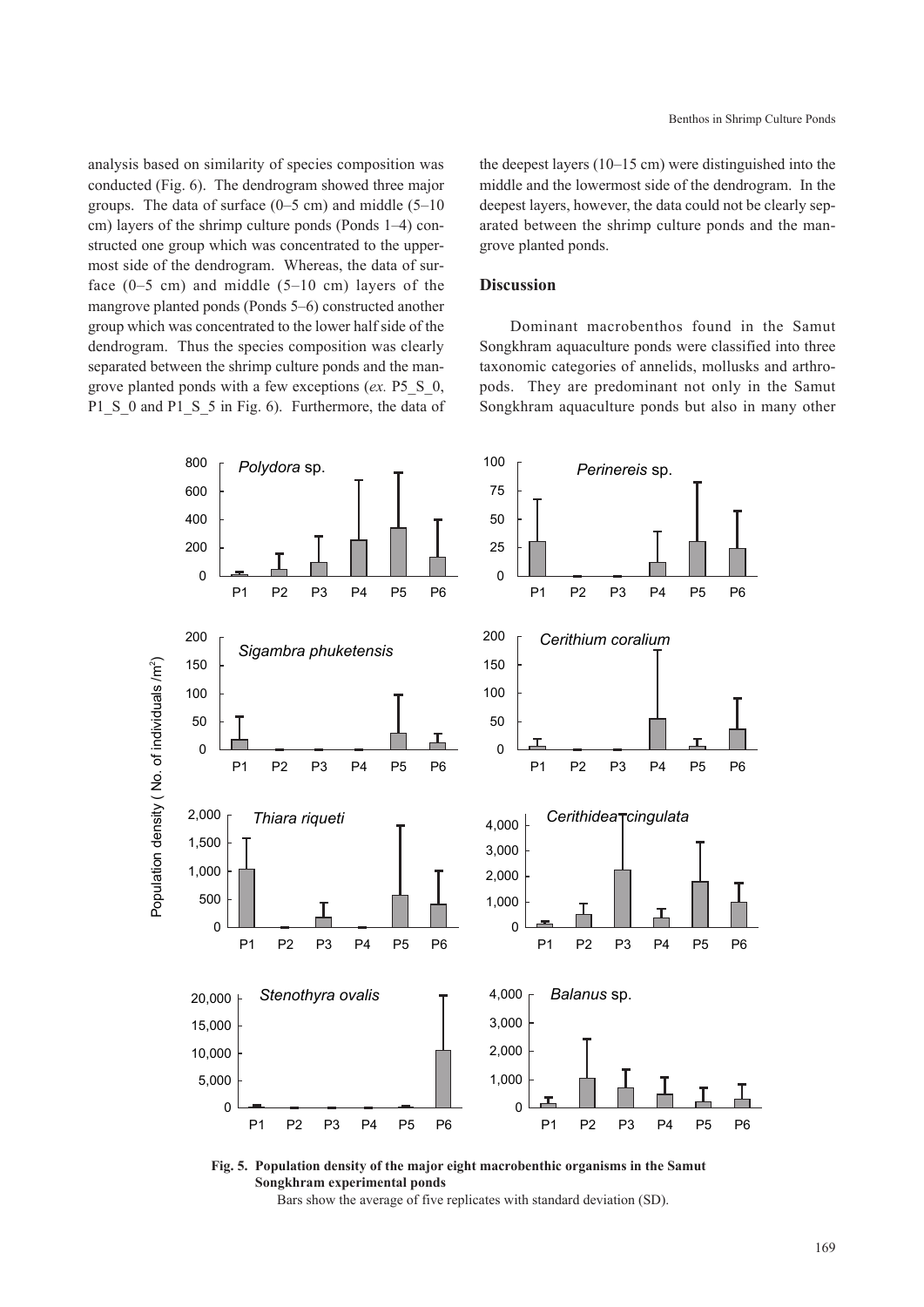coastal habitats such as mangrove swamps and the neighboring muddy flats $10,11$ . The similarity of these three representative macrobenthic taxa (annelids, mollusks and arthropods) between the aquaculture ponds and the mangrove swamps is possibly related to the fact that the original mangrove forests had been reformed and converted to the shrimp ponds $11$ . Thereby, the environments of the aquaculture ponds were partly maintained as those of the coastal mangrove swamps before the establishment of the shrimp culture ponds.

However, the detailed species composition and relative abundance of the macrobenthic organisms in the aquaculture ponds were considerably different from those of the nearby mangrove swamps which have been previously reported<sup>11,16,17</sup>. According to the ecological survey around the mangrove swamps near the present survey area, bivalves, sabellid polychaetes, sternaspid polychaetes, and ocypodid crabs were dominant in mudflats, whereas tanaid crustaceans and ocypodid crabs were abundant in the mangrove planted areas<sup>16</sup>. They<sup>16</sup> also demonstrated that gastropods (mainly ellobiid and assimineid snails) and polychaetes (*Notomastus* sp. and Nereidae spp.) were abundant in the mangrove forest. In another report<sup>11</sup>, some gastropods such as *Cerithidea cingulata* 

and *Stenothyra* spp. were frequently observed in the Samut Songkhram coastal areas. In the present study, *Cerithidea cingulata*, *Cerithium coralium*, *Thiara riqueti*, *Stenothyra* spp. (gastropods), *Polydra* sp., and *Perinereis* sp. (polychaetes) were dominant in the aquaculture ponds. Therefore, there was only a few species which were predominantly distributed both in the mangrove swamps and in the aquaculture ponds.

As productivity of mangroves is very high, mangrove ecosystems can contain a considerable amount and variety of benthic organisms with a high diversity<sup>1,8,16</sup>. In the Samut Songkhram mangrove and mud flat, a total of 122 species/taxa of macrobenthic organisms were collected<sup>16</sup>. They suggested that mangrove plantations played important roles for maintaining biodiversity<sup>16</sup>. The results of the present study supported their consideration. In this study, it was evident that the diversity of the mangrove planted ponds was relatively higher than that of the shrimp culture ponds. In the mangrove planted ponds, a variety of habitats were provided by the plantation and a large amount of leaf litters from the mangrove stands was supplied to the bottom, suggesting that mangrove was important for maintaining and increasing the biodiversity as well as the productivity.



**Fig. 6. Dendrogram showing the similarity of species composition based on the Jaccard index among all samples in Samut Songkhram experimental ponds**

Horizontal axis indicates relative distance among samples.

P1–6: Ponds 1–6, B: Bottom, S: Slope, 0: Surface layer (0–5 cm),

5: Middle layer (5–10 cm), 10: Deeper layer (10-15 cm).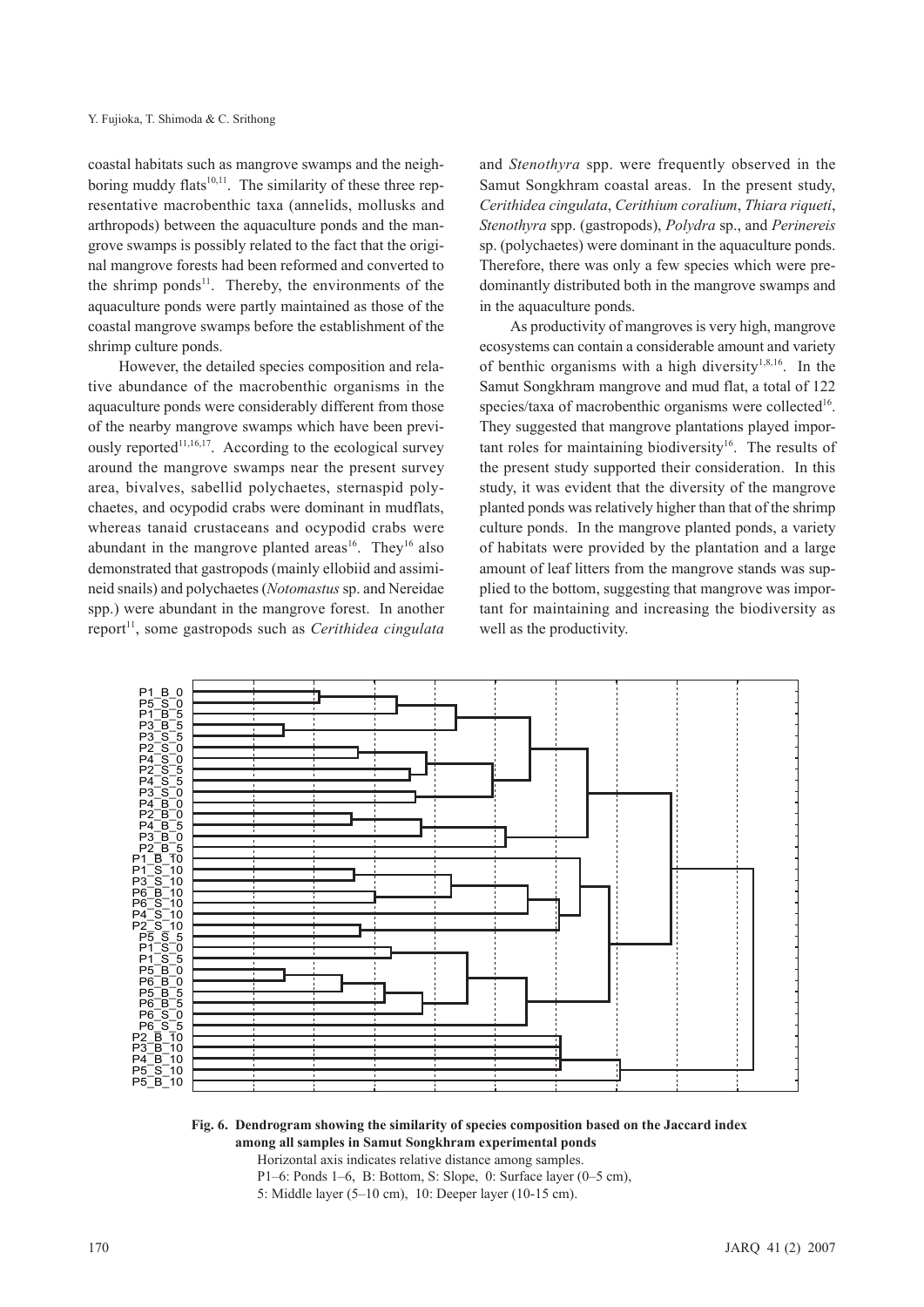Whereas, the bottom of the shrimp culture ponds is usually flat and muddy. Irregular changes in salinity by rainfall, low oxygen content at night, high temperature at daytime, and the considerable amount of organic matter formed by shrimp production result in habitat degradation for macrobenthic organisms dwelling within. It is considered that such severe environments restrict the distribution of filter feeding bivalves and large crustaceans in the shrimp culture ponds, although they are common in the mangrove swamps $11,16,17$ . Thereby, in the shrimp culture ponds, the diversity of habitats for inhabiting macrobenthic organisms is limited.

There was a clear tendency that mollusks and arthropods decreased evidently as the depth increased from the surface (0–5 cm) to the deeper layers (5–10 cm and 10–15 cm) because they were epibenthos which inhabited predominantly on the surface layer of the muddy substratum. The close similarity of macrobenthic fauna among the surface layer seems to be related to the dominance of these epibenthic organisms. On the other hand, annelids were found not only in the surface (0–5 cm) but also in the moderately deeper layer (5–10 cm) because they are endobenthos which inhabit in the muddy substratum where they bore holes with organic tubes. Thus, the vertical distribution of benthic organisms reflects clearly their respective life patterns.

Among dominant macrobenthic organisms, *Cerithidea cingulata*, *Cerithium coralium*, *Thiara riqueti*, and *Balanus* sp. were commonly observed both in the shrimp culture ponds and the mangrove planted ponds, as shown in Fig. 5. Whereas, the highest densities of *Polydra* sp., *Perinereis* sp., *Sigambra phuketensis*, and *Stenothyra ovalis* were predominantly observed in the mangrove planted ponds. Moreover, the total number of the latter four species was larger in the mangrove planted ponds than in the shrimp culture ponds, although the population densities differed largely among ponds. These species might be suitable as natural feed for the cultured shrimp, *Penaeus monodon*, because they were small organisms with soft bodies or fragile shells. In fact, *P. monodon* preferred some polychaetes and small mollusks under laboratory conditions (Fujioka, personal observation). As benthos plays an important role as the food for various species of prawns and other fishery products<sup>2,9,13,19</sup>, there is a possibility that *P. monodon* fed on the latter four species in the aquaculture ponds. It is speculated that predation pressure by *P. monodon* resulted in a decrease in macrobenthic density and diversity of the shrimp culture ponds. If specific macrobenthic organisms become natural feed for cultured shrimp, the population dynamics during shrimp culture should be an important subject for a future study.

### **Acknowledgments**

We are grateful to Dr. Yutaka Fukuda and Dr. Koji Nakamura, former director of the Japan International Research Center for Agricultural Sciences (JIRCAS) for supporting this project. We would like to express our sincere thanks to Taiji Kurozumi (mollusks), Chiba Central Museum, and Eijirou Nishi (polychaetes), Yokohama National University, for their assistance in identifying the macrobenthos.

#### **References**

- 1. Aksornkoae, S. (1993) Ecology and management of mangroves. IUCN, Bangkok, Thailand, pp.176. Available online at http://www.iucn.org/themes/marine/pdf/ecol mang.pdf.
- 2. Barbier, E. B. & Sathirathai, S. (eds.) (2004) Shrimp farming and mangrove loss in Thailand. Edward Elgar Publ. Ltd., Cheltenham, UK, pp.268.
- 3. Chantadisai, T. (1989) Environmental impact of aquaculture on mangrove ecosystem. *In* Symposium on mangrove management: its ecological and economic consideration, BIOTROP special publication no. 37, eds. Soerianegara, I. et al., SEAMEO-BIOTROP, Bogor, Indonesia, 215–223.
- 4. Chong, V. C., Low, C. B. & Ichikawa, T. (2001) Contribution of mangrove detritus to juvenile prawn nutrition: a dual stable isotope study in a Malaysian mangrove forest. *Mar. Biol.*, **138**, 77–86.
- 5. Chong, V. C. et al. (1990) The fish and prawn communities of a Malaysian coastal mangrove system, with comparisons to adjacent mud flats and inshore waters. *Estuar. Coast. Shelf Sci.*, **31**, 703–722.
- 6. Fujioka, Y. et al. (2006) Studies on the role of benthic organisms as food of shrimp aquaculture. *In* Studies on sustainable production systems of aquatic animals in brackish mangrove areas, JIRCAS working report no. 44, ed. Nakamura, K., JIRCAS, Tsukuba, Japan, 31–36.
- 7. Hayashi, I. & Nakao, S. (2005) Benthos in fisheries science. Kouseisha-kouseikaku, Tokyo, Japan, pp.159.
- 8. Hogarth, P. J. (1999) The biology of mangrove. Oxford University Press, pp.228.
- Lee, S. Y. (1989) The importance of sesarminae crabs *Chiromanthes* spp. and inundation frequency on mangrove (*Kandelia candel* (L.) Druce) leaf litter turnover in a Hong Kong tidal shrimp pond. *J. Exp. Mar. Biol. Ecol*., **131**, 23–43.
- 10. Nishihira, M. (ed.) (1997) Benthic communities and biodiversity in Thai mangrove swamps. Biological Institute, Tohoku University, pp.224.
- 11. Office of the Royal Development Project Board (ed.) (2000) Mangrove vol. 2 Samut Songkhram. Office of the Royal Development Project Board, Bangkok, Thailand, pp.99 [In Thai].
- 12. Robertson, A. I. & Alongi, D. M. (eds.) (1992) Tropical mangrove ecosystems, coastal and estuarine studies vol. 41. American Geophysical Union (AGU), Washington DC, USA, pp.336.